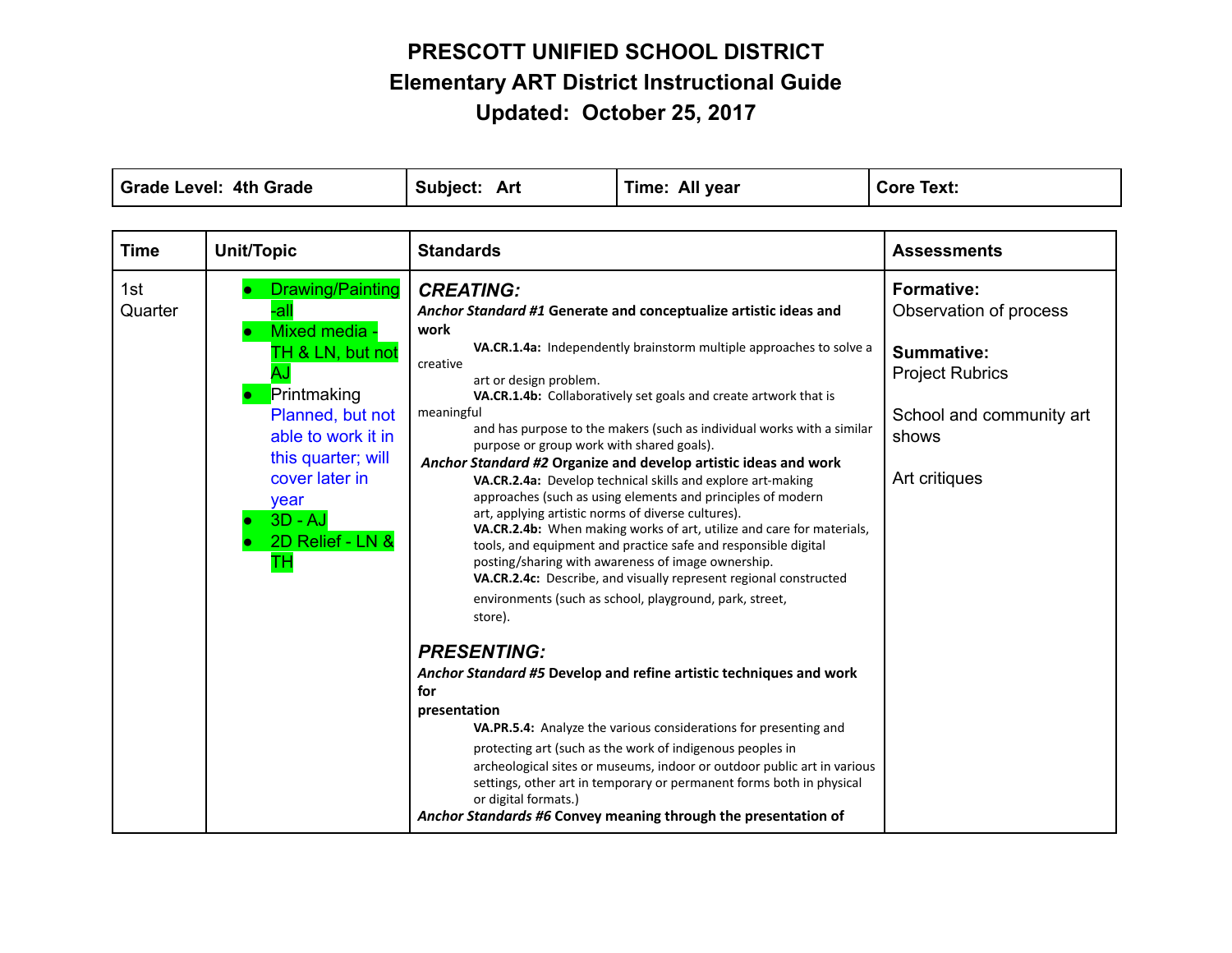|  | artistic work<br>VA.PR.6.4: Compare purposes of exhibiting art in virtual museums, art<br>museums, art galleries, community art centers, or<br>other venues (such as school lobbies, bulletin boards, local<br>businesses). |  |
|--|-----------------------------------------------------------------------------------------------------------------------------------------------------------------------------------------------------------------------------|--|
|  | <b>RESPONDING:</b>                                                                                                                                                                                                          |  |
|  | Anchor Standard #7 Perceive and analyze artistic work                                                                                                                                                                       |  |
|  | VA.RE.7.4a: Use art-specific vocabulary to compare responses to a                                                                                                                                                           |  |
|  | work of art                                                                                                                                                                                                                 |  |
|  | before and after working in similar media.                                                                                                                                                                                  |  |
|  | VA.RE.7.4b: Analyze components (such as elements and principles in                                                                                                                                                          |  |
|  | modern                                                                                                                                                                                                                      |  |
|  | art, visual traditions of various indigenous                                                                                                                                                                                |  |
|  | peoples) in imagery that convey messages.                                                                                                                                                                                   |  |
|  | Anchor Standard #9 Apply criteria to evaluate artistic work<br>VA.RE.9.4: Evaluate an artwork based on given criteria (such as                                                                                              |  |
|  | realism, usefulness, expressiveness, formal excellence,                                                                                                                                                                     |  |
|  | craftsmanship).                                                                                                                                                                                                             |  |
|  |                                                                                                                                                                                                                             |  |
|  | <b>CONNECTING:</b>                                                                                                                                                                                                          |  |
|  | Anchor Standard #10 Synthesize and relate knowledge and personal                                                                                                                                                            |  |
|  | experiences to make art                                                                                                                                                                                                     |  |
|  | VA.CN.10.4: Create a work of art that reflects community or cultural<br>traditions.                                                                                                                                         |  |
|  | Anchor Standard #11 Relate artistic ideas and works with societal,                                                                                                                                                          |  |
|  | cultural, and historical context to deepen understanding                                                                                                                                                                    |  |
|  | VA.CN.11.4: Through observation, infer information about time,                                                                                                                                                              |  |
|  | place, and culture in which a work of art was created (such as                                                                                                                                                              |  |
|  | examining genre scenes, cityscapes, or portraits from different eras).                                                                                                                                                      |  |
|  | <b>Literacy Standards:</b>                                                                                                                                                                                                  |  |
|  | <b>Anchor Standard Speaking and Listening</b>                                                                                                                                                                               |  |
|  | L.4.3a. Choose words and phrases to convey ideas precisely                                                                                                                                                                  |  |
|  | <b>Technology Standards:</b>                                                                                                                                                                                                |  |
|  | 4.1.3. PO1: Identify patterns and trends to generate questions                                                                                                                                                              |  |
|  |                                                                                                                                                                                                                             |  |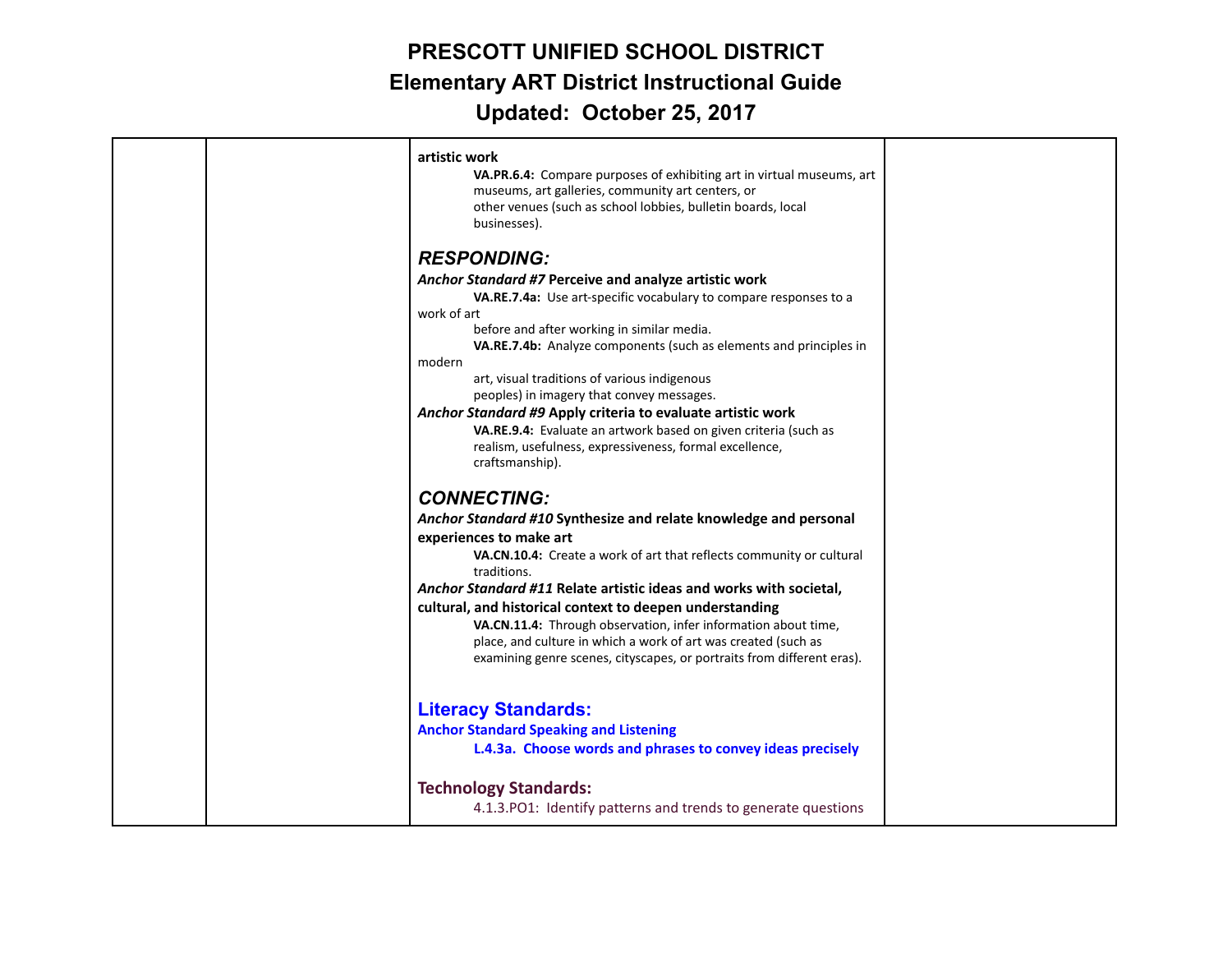|                |                                                      | and draw conclusions.                                                                                                                                                                                                                                                                                                                                                                                                                                                                                                                                                                                                                                                                                                                                                                                                                                                                                                                                                                                                                                                                                                                                                                                                                                                                                                                        |                                                                                                                                                  |
|----------------|------------------------------------------------------|----------------------------------------------------------------------------------------------------------------------------------------------------------------------------------------------------------------------------------------------------------------------------------------------------------------------------------------------------------------------------------------------------------------------------------------------------------------------------------------------------------------------------------------------------------------------------------------------------------------------------------------------------------------------------------------------------------------------------------------------------------------------------------------------------------------------------------------------------------------------------------------------------------------------------------------------------------------------------------------------------------------------------------------------------------------------------------------------------------------------------------------------------------------------------------------------------------------------------------------------------------------------------------------------------------------------------------------------|--------------------------------------------------------------------------------------------------------------------------------------------------|
| 2nd<br>Quarter | Drawing/Painting<br>Mixed media<br>Printmaking<br>3D | <b>CREATING:</b><br>Anchor Standard #2 Organize and develop artistic ideas and work<br>VA.CR.2.4a: Develop technical skills and explore art-making<br>approaches (such as using elements and principles of modern<br>art, applying artistic norms of diverse cultures).<br>VA.CR.2.4b: When making works of art, utilize and care for materials,<br>tools, and equipment and practice safe and responsible digital<br>posting/sharing with awareness of image ownership.<br><b>PRESENTING:</b><br>Anchor Standards #6 Convey meaning through the presentation of<br>artistic work<br>VA.PR.6.4: Compare purposes of exhibiting art in virtual museums, art<br>museums, art galleries, community art centers, or<br>other venues (such as school lobbies, bulletin boards, local<br>businesses).<br><b>RESPONDING:</b><br>Anchor Standard #8 Interpret intent and meaning in artistic work<br>VA.RE.8.4: Interpret art by referring to contextual information and by<br>analyzing relevant subject matter, use of media, and<br>elements and principles or artistic norms of the culture within which<br>the artwork is made.<br>Anchor Standard #9 Apply criteria to evaluate artistic work<br>VA.RE.9.4: Evaluate an artwork based on given criteria (such as<br>realism, usefulness, expressiveness, formal excellence,<br>craftsmanship). | <b>Formative:</b><br>Observation of process<br><b>Summative:</b><br><b>Project Rubrics</b><br>School and community art<br>shows<br>Art critiques |
|                |                                                      |                                                                                                                                                                                                                                                                                                                                                                                                                                                                                                                                                                                                                                                                                                                                                                                                                                                                                                                                                                                                                                                                                                                                                                                                                                                                                                                                              |                                                                                                                                                  |
|                |                                                      | <b>CONNECTING:</b><br>Anchor Standard #10 Synthesize and relate knowledge and personal<br>experiences to make art<br>VA.CN.10.4: Create a work of art that reflects community or cultural<br>traditions.<br>Anchor Standard #11 Relate artistic ideas and works with societal,<br>cultural, and historical context to deepen understanding<br>VA.CN.11.4: Through observation, infer information about time,                                                                                                                                                                                                                                                                                                                                                                                                                                                                                                                                                                                                                                                                                                                                                                                                                                                                                                                                 |                                                                                                                                                  |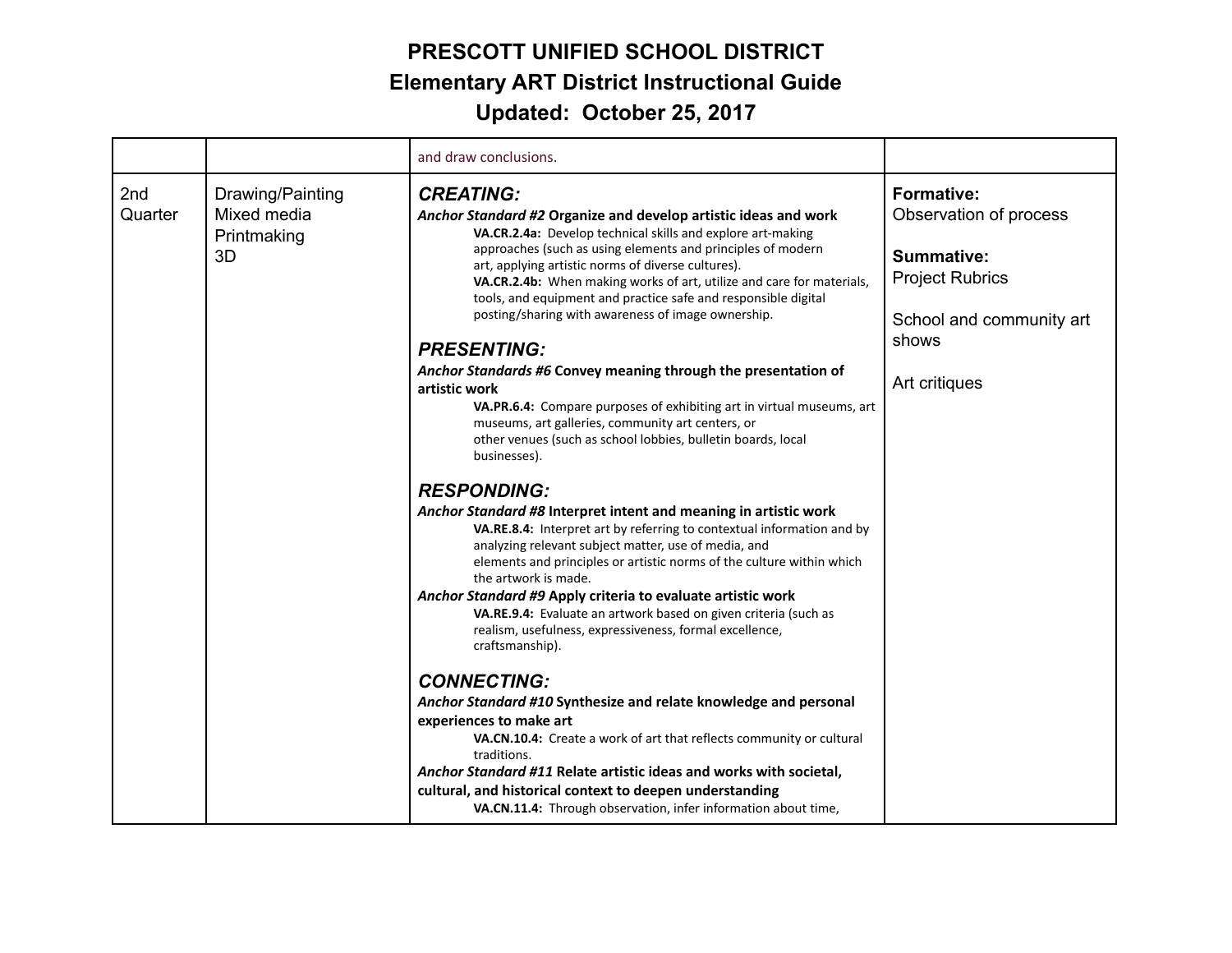| place, and culture in which a work of art was created (such as<br>examining genre scenes, cityscapes, or portraits from different eras).  |  |
|-------------------------------------------------------------------------------------------------------------------------------------------|--|
| <b>Literacy Standards:</b><br><b>Anchor Standard Speaking and Listening</b><br>L.4.3a. Choose words and phrases to convey ideas precisely |  |
| <b>Technology Standards:</b><br>4.1.3. PO1: Identify patterns and trends to generate questions<br>and draw conclusions.                   |  |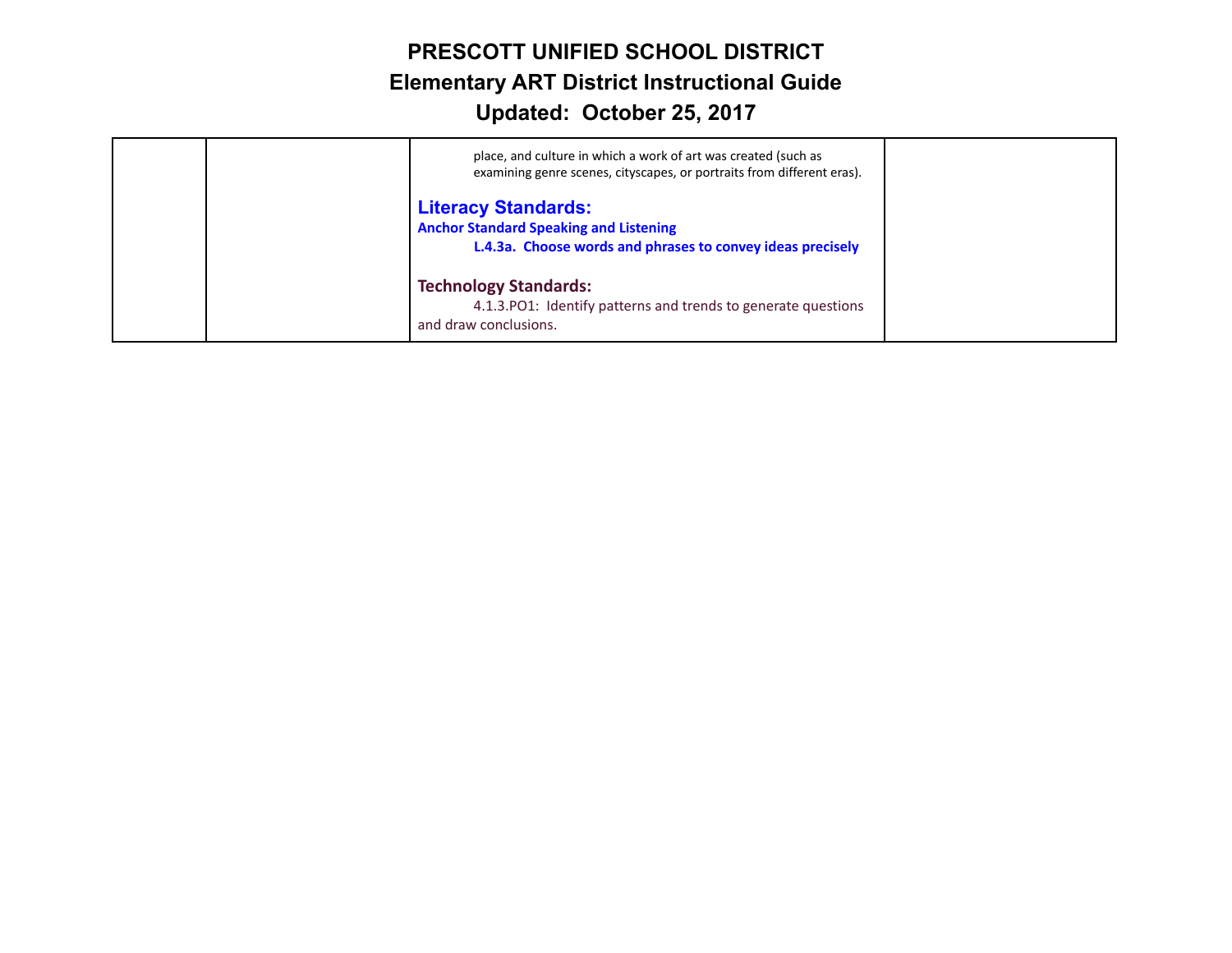| 3rd<br>Quarter | Drawing/Painting<br>Mixed media<br>Printmaking<br>3D | <b>CREATING:</b><br>Anchor Standard #2 Organize and develop artistic ideas and work<br>VA.CR.2.4a: Develop technical skills and explore art-making<br>approaches (such as using elements and principles of modern<br>art, applying artistic norms of diverse cultures).<br>VA.CR.2.4b: When making works of art, utilize and care for materials,<br>tools, and equipment and practice safe and responsible digital<br>posting/sharing with awareness of image ownership.<br><b>PRESENTING:</b><br>Anchor Standard #4 Select, Analyze and Interpret artistic work for<br>presentation<br>VA.PR.4.4: Analyze how past, present, and emerging technologies<br>have impacted the presentation of artwork (such as<br>photographic/digital reproductions, posters and postcards, printouts,<br>photocopies.<br>Anchor Standards #6 Convey meaning through the presentation of<br>artistic work<br>VA.PR.6.4: Compare purposes of exhibiting art in virtual museums, art<br>museums, art galleries, community art centers, or<br>other venues (such as school lobbies, bulletin boards, local<br>businesses).<br><b>RESPONDING:</b><br>Anchor Standard #9 Apply criteria to evaluate artistic work<br>VA.RE.9.4: Evaluate an artwork based on given criteria (such as<br>realism, usefulness, expressiveness, formal excellence,<br>craftsmanship).<br><b>CONNECTING:</b><br>Anchor Standard #10 Synthesize and relate knowledge and personal<br>experiences to make art<br>VA.CN.10.4: Create a work of art that reflects community or cultural<br>traditions.<br>Anchor Standard #11 Relate artistic ideas and works with societal,<br>cultural, and historical context to deepen understanding<br>VA.CN.11.4: Through observation, infer information about time, | <b>Formative:</b><br>Observation of process<br><b>Summative:</b><br><b>Project Rubrics</b><br>School and community art<br>shows<br>Art critiques |
|----------------|------------------------------------------------------|---------------------------------------------------------------------------------------------------------------------------------------------------------------------------------------------------------------------------------------------------------------------------------------------------------------------------------------------------------------------------------------------------------------------------------------------------------------------------------------------------------------------------------------------------------------------------------------------------------------------------------------------------------------------------------------------------------------------------------------------------------------------------------------------------------------------------------------------------------------------------------------------------------------------------------------------------------------------------------------------------------------------------------------------------------------------------------------------------------------------------------------------------------------------------------------------------------------------------------------------------------------------------------------------------------------------------------------------------------------------------------------------------------------------------------------------------------------------------------------------------------------------------------------------------------------------------------------------------------------------------------------------------------------------------------------------------------------------------------------------------------------|--------------------------------------------------------------------------------------------------------------------------------------------------|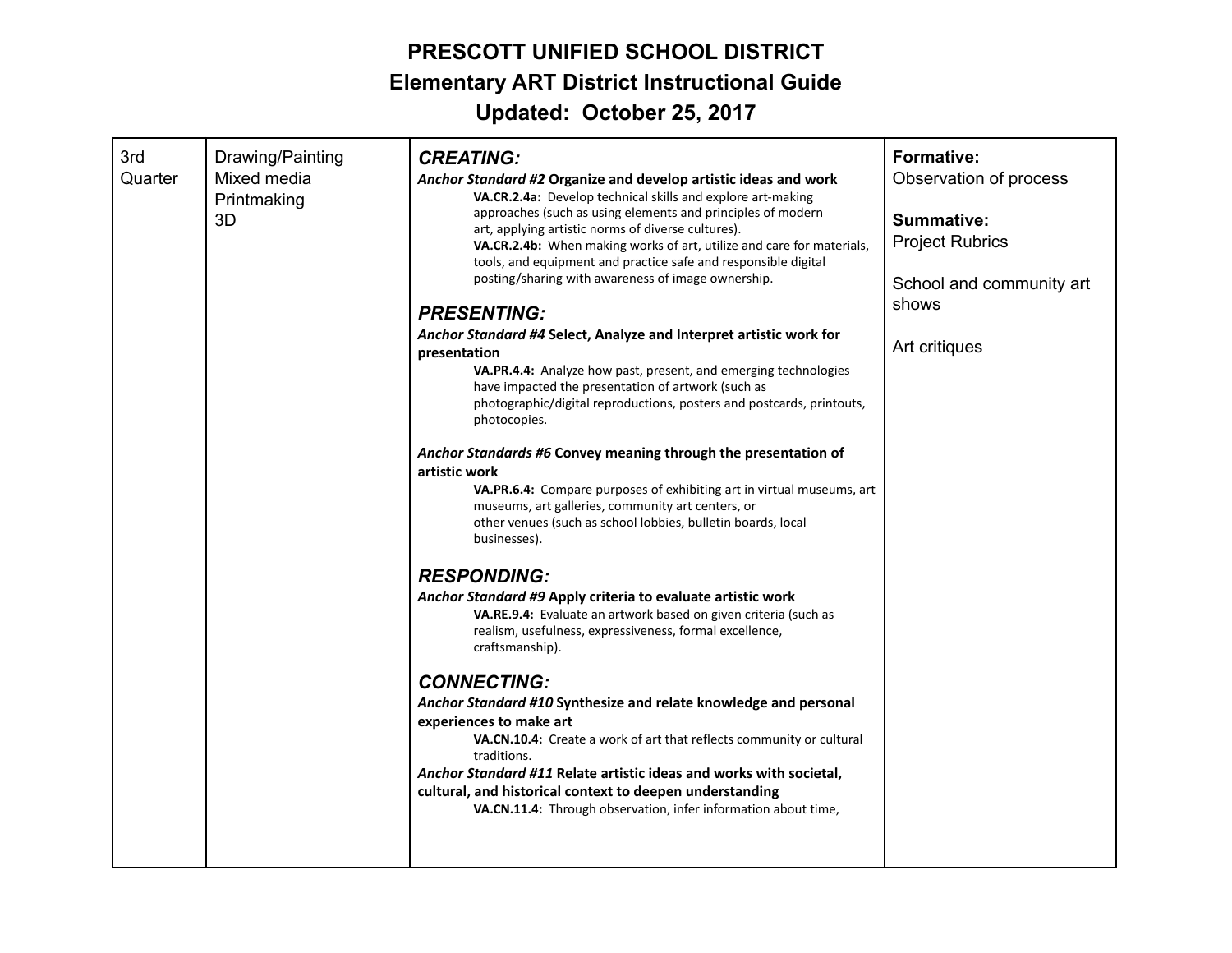|                |                                                      | place, and culture in which a work of art was created (such as<br>examining genre scenes, cityscapes, or portraits from different eras).<br><b>Literacy Standards:</b><br><b>Anchor Standard Speaking and Listening</b><br>L.4.3a. Choose words and phrases to convey ideas precisely<br><b>Technology Standards:</b><br>4.1.3. PO1: Identify patterns and trends to generate questions<br>and draw conclusions.                                                                                                                                                                                                                                                                                                                                                                                                                                                                                                                                                                                                                                                                                                                                                                                      |                                                                                                                                                  |
|----------------|------------------------------------------------------|-------------------------------------------------------------------------------------------------------------------------------------------------------------------------------------------------------------------------------------------------------------------------------------------------------------------------------------------------------------------------------------------------------------------------------------------------------------------------------------------------------------------------------------------------------------------------------------------------------------------------------------------------------------------------------------------------------------------------------------------------------------------------------------------------------------------------------------------------------------------------------------------------------------------------------------------------------------------------------------------------------------------------------------------------------------------------------------------------------------------------------------------------------------------------------------------------------|--------------------------------------------------------------------------------------------------------------------------------------------------|
| 4th<br>Quarter | Drawing/Painting<br>Mixed media<br>Printmaking<br>3D | <b>CREATING:</b><br>Anchor Standard #2 Organize and develop artistic ideas and work<br>VA.CR.2.4a: Develop technical skills and explore art-making<br>approaches (such as using elements and principles of modern<br>art, applying artistic norms of diverse cultures).<br>VA.CR.2.4b: When making works of art, utilize and care for materials,<br>tools, and equipment and practice safe and responsible digital<br>posting/sharing with awareness of image ownership.<br>Anchor Standard #3 Refine and complete artistic work<br>VA.CR.3.4: Revise artwork in progress on the basis of insights gained<br>through<br>peer discussion.<br><b>PRESENTING:</b><br>Anchor Standards #6 Convey meaning through the presentation of<br>artistic work<br>VA.PR.6.4: Compare purposes of exhibiting art in virtual museums, art<br>museums, art galleries, community art centers, or<br>other venues (such as school lobbies, bulletin boards, local<br>businesses).<br><b>RESPONDING:</b><br>Anchor Standard #9 Apply criteria to evaluate artistic work<br>VA.RE.9.4: Evaluate an artwork based on given criteria (such as<br>realism, usefulness, expressiveness, formal excellence,<br>craftsmanship). | <b>Formative:</b><br>Observation of process<br><b>Summative:</b><br><b>Project Rubrics</b><br>School and community art<br>shows<br>Art critiques |